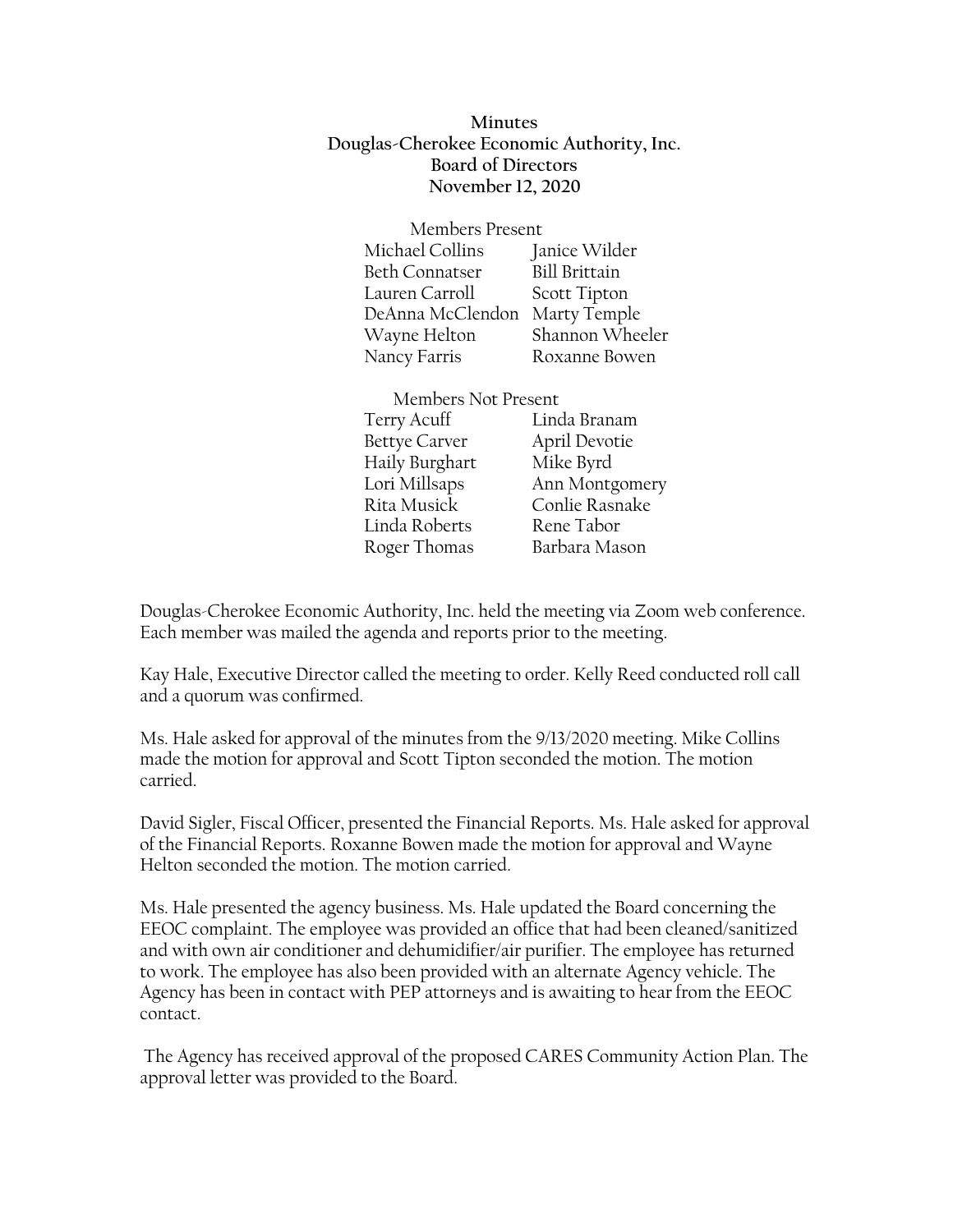Ms. Hale presented the Funding Applications and Program Updates report. The Community Connect Program has continued the services previously provided by the RSVP Program. The Community Connect Program is growing substantially. We plan to receive another vehicle and hire an additional driver to provide more transportation services. Phone contacts are continuing as well. The program has doubled the number of phone contacts since last year for the past several months. 56 transports were completed for October and as of today, 54 requests have been received for November. Program staff are developing a priority point ranking system to ensure that the neediest senior adults and those with disabilities are being transported to the most needed appointments. The program will also be starting home cleaning services for several Community Connect and Senior Nutrition clients.

The Riverpark Housing complex has reopened after the rebuild and updates from the fire in fall 2019. Due to the fire, the property insurance was cancelled. It was difficult finding another provider. However, after finding a new provider, the premiums have almost doubled. A loan modification has been requested to cover the premium costs.

The committees did not meet individually due to meeting via Zoom.

The Executive Committee report included the request of the Board Members to complete and return the annual forms including the Board Application and Code of Conduct forms.

Ms. Hale stated the Agency needs to purchase a vehicle for the Maintenance Technician. The Agency has the funds to purchase a truck and is planning to spend around \$25,000, but would like approval from the Board to spend up to \$35,000 if needed. Ms. Hale asked for approval of the purchase of a truck for \$35,000 or less. Mike Collins made the motion for approval and Mr. Helton seconded the motion. The motion carried.

For the Governance Committee, the following items were reviewed:

- Program Reports
- Board Evaluation
- Approval of Advisory Councils
- Approval of Board for Rental Management Owner Corporations
- January 2021 meeting date- 1/14/2021

Ms. Hale asked for approval of the Talent Search and Upward Bound Advisory Councils and the Rental Management Owner Corporations. Scott Tipton made the motion for approval and Roxanne Bowen seconded the motion. The motion carried.

Mr. Amos, Head Start Director, presented the Head Start Committee Report. His report included:

- Program Information
- Enrollment Update
- Monitoring Issues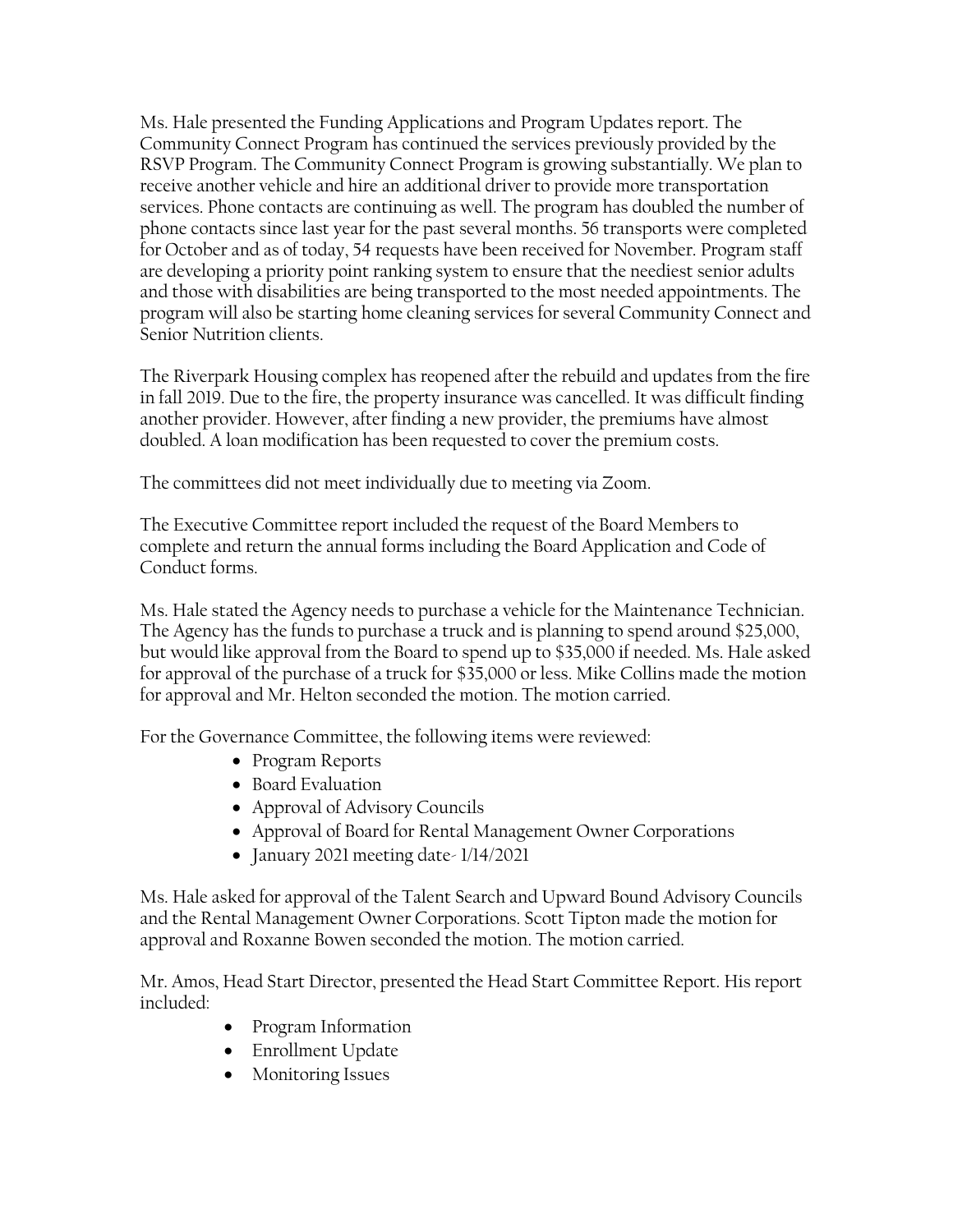• Supplemental grant application requesting approximately \$3 million for a facility in Blount County. The application will include a request to purchase property and build a facility with space for at least four classrooms, a kitchen, offices and storage space.

Mr. Amos requested approval to submit the supplemental grant application for the proposed facility in Blount County. DeAnna McClendon made the motion for approval and Janice Wilder seconded the motion. The motion carried.

The Nominating Committee reviewed:

- Board Roster: The members who are representatives of the poor have not been approved in a "local election" yet. In the interest of time, Ms. Hale requested the approval for all new and/or returning members highlighted in yellow on the Board Roster. In the event a member is not elected at the local election, it will be reported to the Board and another representative will be located. Ms. Hale asked for approval of the Board Roster. Janice Wilder made the motion for approval and Mike Collins seconded the motion. The motion carried.
- Election of Officers: Ms. Hale asked for nominations of officers. DeAnna McClendon made a motion to re-elect the current officers and Marty Temple seconded the motion. The motion carried.

Ms. Hale presented the Executive Director's report.

- DCEA has all staff back to work and all programs are operating. Most programs are at 75-85% of their program goals. All programs continue to strive to enroll clients, participants, students, children, etc. It has been difficult when schools have been virtual, in school for short periods of time and more. Staff are meeting regulations by using a variety of innovative means- online, delivering activity bags, You Tube videos, etc. Our afterschool programs and TOPs program are not at 75-85% enrollment due to school starting late or asking these programs not to start until October. Clients applying for benefits are being served online, by phone and in person by scheduled appointments.
- The Agency has experienced some COVID-19 exposure incidences and have followed guidance from local health departments.
- The by-laws are currently being reviewed by an attorney. Ms. Hale thanked Lauren Carroll for agreeing the help with the review.
- Ms. Hale invited the Board members to let the communities know that DCEA has energy assistance- gas, electric, wood, coal, etc. and the guidelines are 189% of poverty level. For example, a family of 4 can make up to \$45,869/year and qualify for assistance.
- The Agency has extra funds that are earmarked for each of the 6 core counties to spend on food assistance and warming/cooling funds, homeless shelter funds. The one restriction is that most people served by the funds would need to be CSBG eligible.